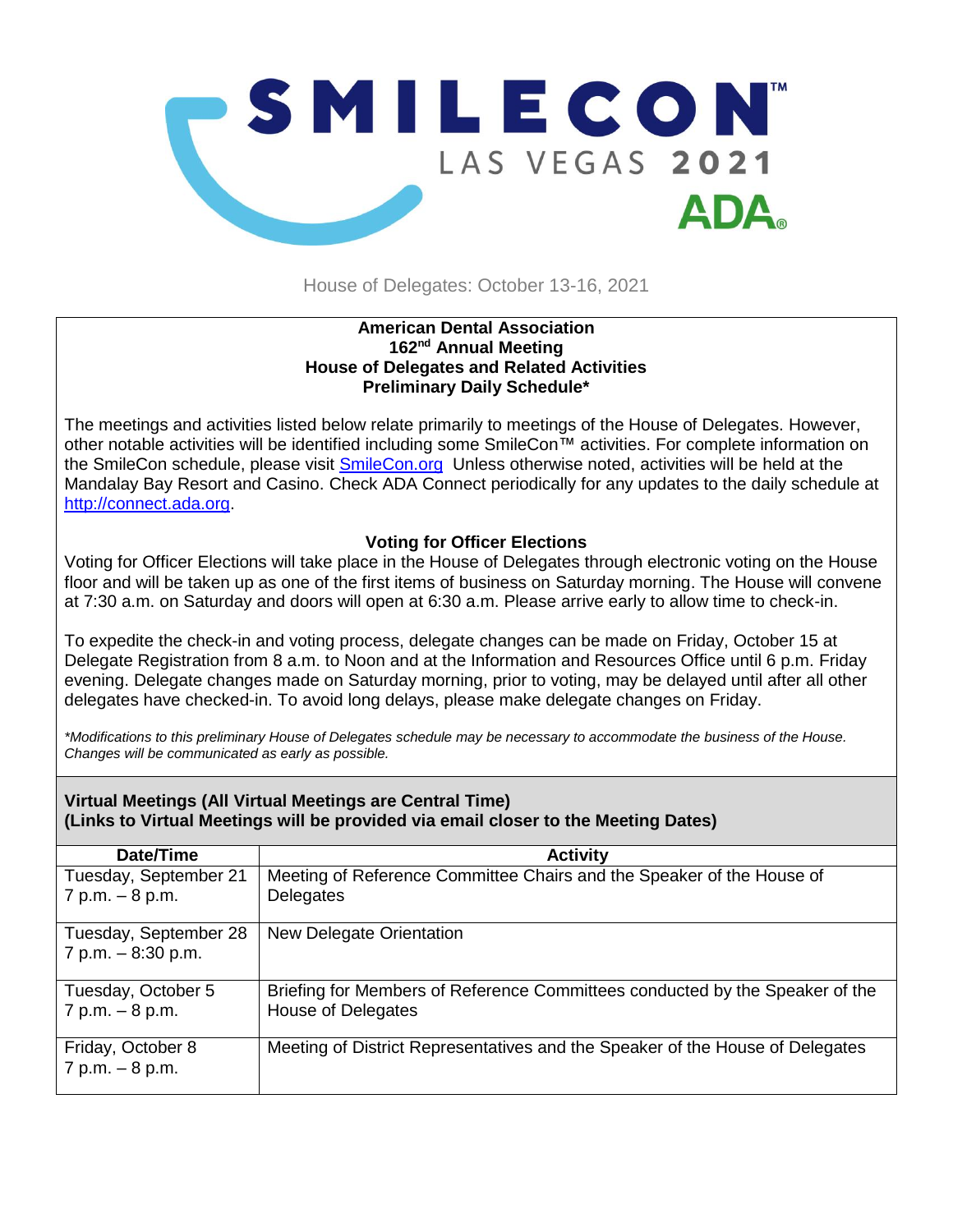| <b>Monday, October 11 (SmileCon Activities)</b> |                                                                                                                                         |                                                      |  |  |
|-------------------------------------------------|-----------------------------------------------------------------------------------------------------------------------------------------|------------------------------------------------------|--|--|
| <b>Time</b>                                     | <b>Activity</b>                                                                                                                         | Location                                             |  |  |
| $7$ a.m. $-5$ p.m.                              | <b>SmileCon Registration</b><br>(SmileCon registration opens on Sunday,<br>October 10 from 1 p.m. to 5 p.m.)                            | South Convention Center, Bayside<br>Foyer            |  |  |
| 8 a.m. - 9:30 a.m.                              | <b>Opening General Session</b>                                                                                                          | South Convention Center, Mandalay<br><b>Ballroom</b> |  |  |
| $9:30$ a.m. $-5$ p.m.                           | Dental Central (Exhibit Hall)                                                                                                           | South Convention Center, Halls C-D                   |  |  |
| 10 a.m. $-5$ p.m.                               | <b>Continuing Education</b>                                                                                                             | Mandalay Bay                                         |  |  |
| <b>Tuesday, October 12</b>                      |                                                                                                                                         |                                                      |  |  |
| <b>Time</b>                                     | <b>Activity</b>                                                                                                                         | <b>Location</b>                                      |  |  |
| $7$ a.m. $-5$ p.m.                              | <b>SmileCon Registration</b>                                                                                                            | South Convention Center, Bayside<br>Foyer            |  |  |
| $8 a.m. - 5 p.m.$                               | <b>Delegate Registration Opens</b>                                                                                                      | North Convention Center, Islander<br>Registration    |  |  |
| $8 a.m. - 5 p.m.$                               | <b>Continuing Education</b>                                                                                                             | Mandalay Bay                                         |  |  |
| $9 a.m. - 5 p.m.$                               | Dental Central (Exhibit Hall)                                                                                                           | South Convention Center, Halls C-D                   |  |  |
| $3:30$ p.m. $-5$ p.m.                           | <b>Treasurer's Summit</b>                                                                                                               | South Convention Center,<br>South Seas C-D           |  |  |
| <b>Wednesday, October 13</b>                    |                                                                                                                                         |                                                      |  |  |
| <b>Time</b>                                     | <b>Activity</b>                                                                                                                         | <b>Location</b>                                      |  |  |
| $7$ a.m. $-9$ a.m.                              | ADA Speaker's Meeting on<br><b>Parliamentary Procedure</b><br>(State Dental Association Speakers' of the House<br>and Parliamentarians) | South Convention Center,<br>Oceanside E              |  |  |
| $7$ a.m. $-4$ p.m.                              | <b>Delegate Registration</b>                                                                                                            | North Convention Center, Islander<br>Registration    |  |  |
| $7$ a.m. $-5$ p.m.                              | SmileCon <sup>™</sup> Registration                                                                                                      | South Convention Center, Bayside<br>Foyer            |  |  |
| 8 a.m. - 3:30 p.m.                              | <b>Continuing Education</b>                                                                                                             | Mandalay Bay                                         |  |  |
| $9$ a.m. $-3:30$ p.m.                           | Dental Central (Exhibit Hall)                                                                                                           | South Convention Center, Halls C-D                   |  |  |
| 12:30 p.m. $-3:30$ p.m.                         | First Meeting of the House of Delegates                                                                                                 | North Convention Center, South<br>Pacific Ballroom   |  |  |
| $3:45$ p.m. $-5$ p.m.                           | <b>Closing General Session</b>                                                                                                          | South Convention Center, Mandalay<br>Bay Ballroom    |  |  |